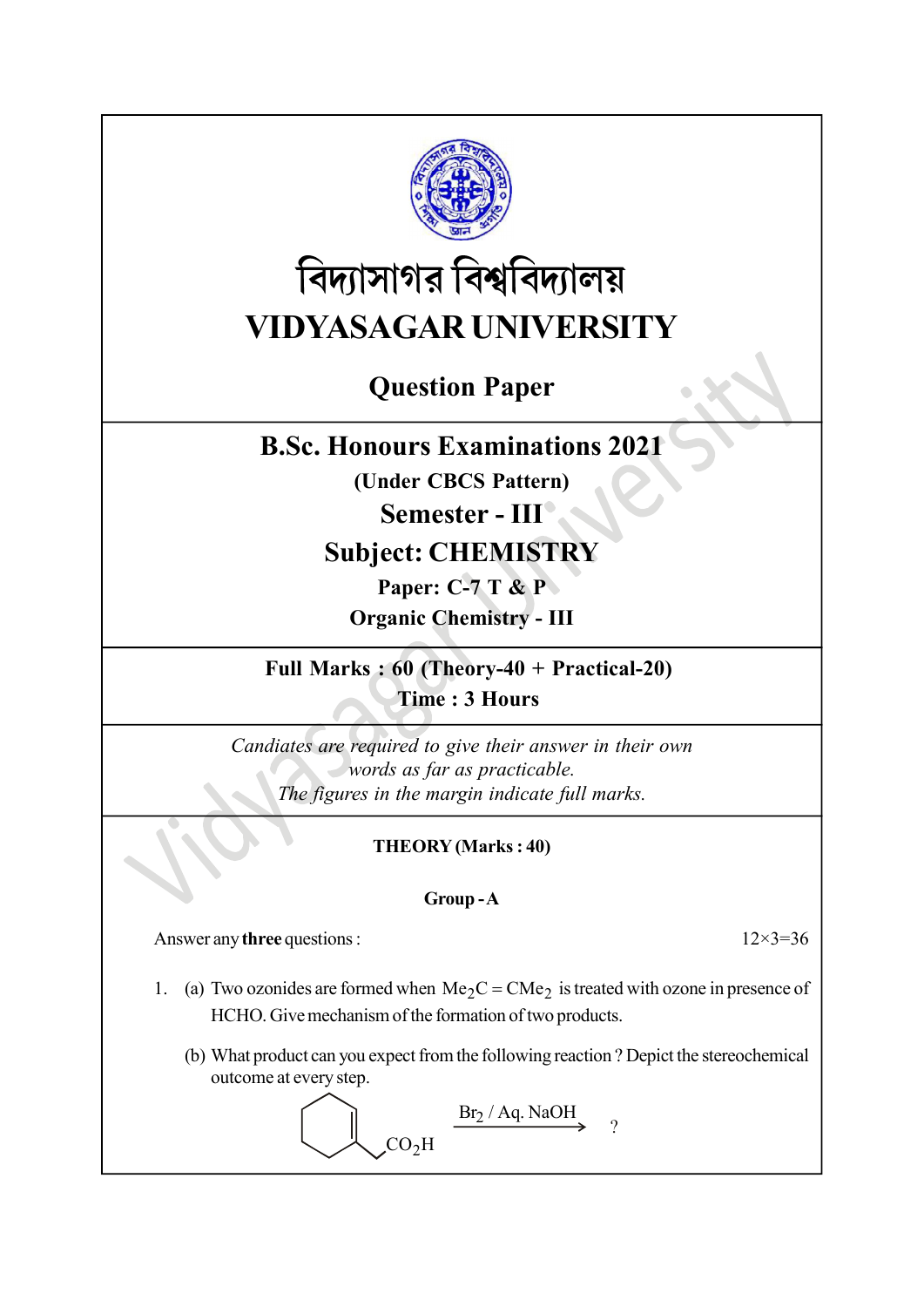- (c) What is meant by  $\sigma$ -complex and  $\pi$ -complex ? Draw the energy profile diagram of an aromatic electrophilic substitution reaction which passes through  $\sigma$ -complex and  $\pi$ complex and formation of  $\sigma$ -complex is rate-limiting. Give experimental evidence for the formation of  $\sigma$ -complex and  $\pi$ -complex. complex and π-complex ? Draw the energy profile diagram of an<br>substitution reaction which passes through σ-complex and π-<br>on of σ-complex is rate-limiting. Give experimental evidence for<br>omplex and π-complex.<br>g reaction
- (d) Complete the following reaction sequence and give mechanism of formation of B from A.

Ph-CH<sub>2</sub>-CHO 
$$
\xrightarrow{\text{SeO}_2}
$$
 [A]  $\xrightarrow{\text{1. Conc. NaOH/heat}}$  [B]  
2. H<sup>+</sup>/H<sub>2</sub>O 2+3+5+2

- 2. (a) Write down the mechanism of cyanide catalyzed benzoin condensation ? Why is this reaction hazardous to health ? Taking an example show the green alternative reaction of benzoin condensation with mechanism involved.
	- (b) Predict product of the following reaction giving proper justification.



(c) Explain why ethyl formate condenses with 2-methyl cyclohexanone in the presence of a base to yield  $(A)$  and not  $(B)$ :



3. (a) Why Friedel-Craft alkylation of benzene with 1-chloropropane gives isopropyl benzene? How would you prepare n-propyl benzene from benzene ?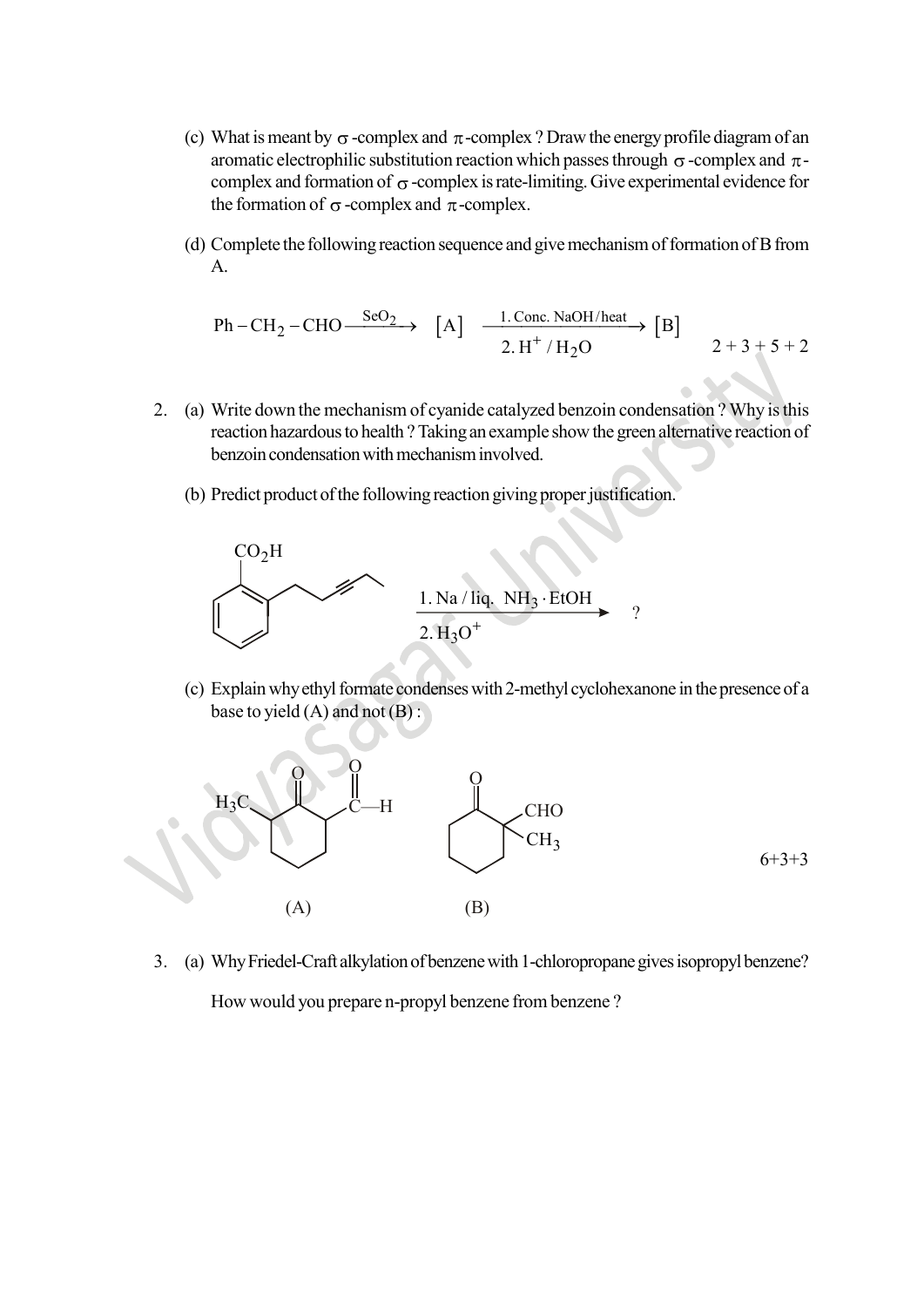(b) Write mechanisms to show the products in the following reaction when :

(i) 
$$
X = -NO_2
$$
 (ii)  $X = -OMe$   

$$
X \longrightarrow Cl \longrightarrow NaNH_2
$$
  
Liq. NH<sub>3</sub>

Give Evidences in favour of the mechanisms proposed.

(c) The nitrile (A) can be hydrolyzed very readily to the corresponding amide, B, which is extremely difficult to hydrolyze further. Explain



(d) Identify the structure of A to D in the following reactions schemes.



4. (a) Suggest plausible mechanism for the following reaction.

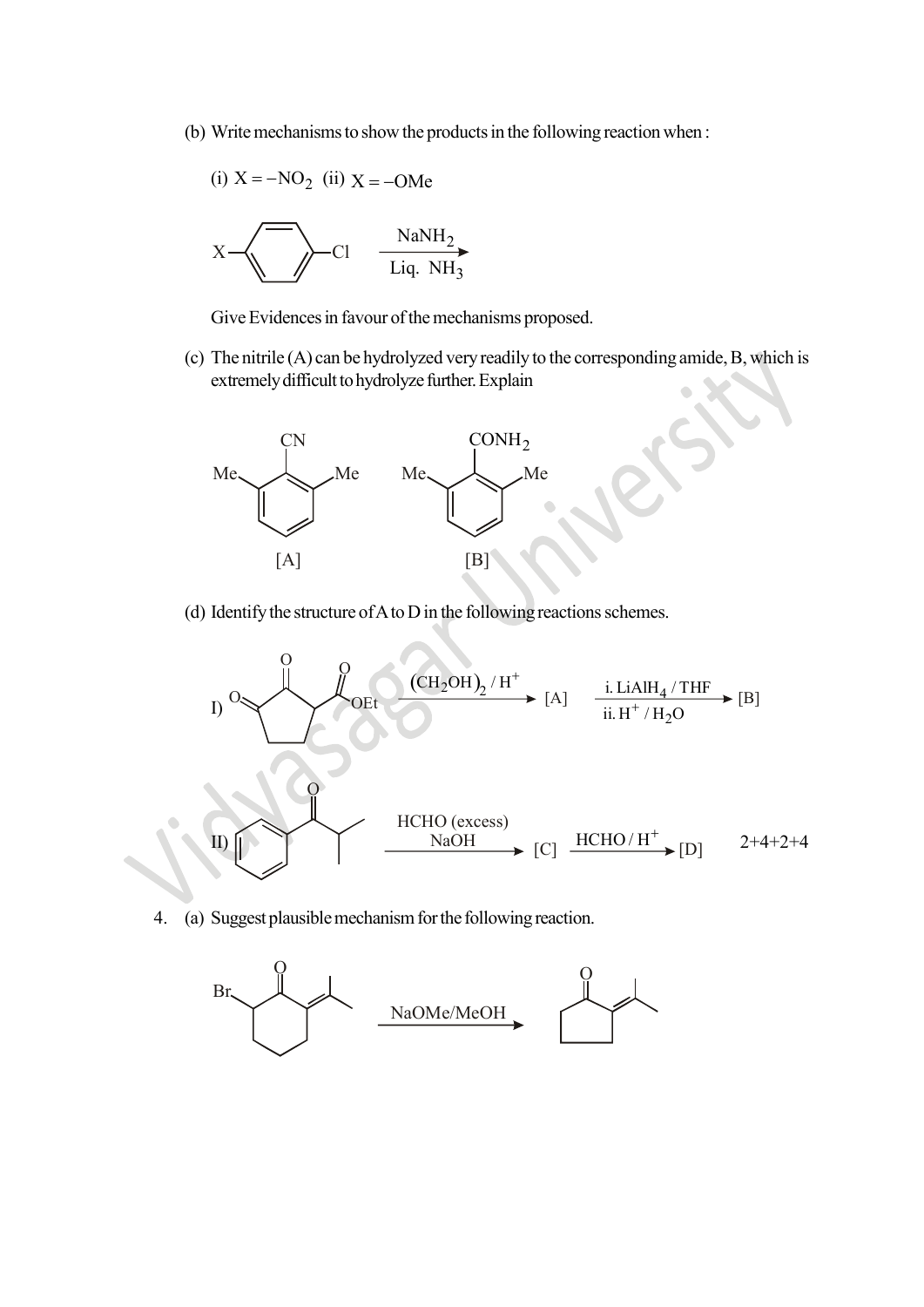(b) Predict the product (s) for the following reaction with plausible mechanism.



(c) Predict the product(s) and give plausible mechanism for its formation :



- (d) How would you introduce aldehyde group in the aromatic nucleus by a reaction involving carbene intermediate ? Give mechanism.
- (e) Carry out the following stereospecific transformation.

 $\sum_{i=1}^n$ 

$$
Ph \equiv Ph \longrightarrow ph \longrightarrow ph
$$
 
$$
Ph \longrightarrow ph \longrightarrow 2+4+2+2+2
$$

- 5. (a) Dimethoxy carbene does not readily react with alkenes unless the alkene is substituted with electron withdrawing groups. Propose a suitable explanation for this behaviour.
	- (b) Rationalize the observation that sterically hindered esters are more likely to react via acylium ions than are unhindered ketones.
	- (c) Give necessary reagents to carry out the following transformations and show mechanism.

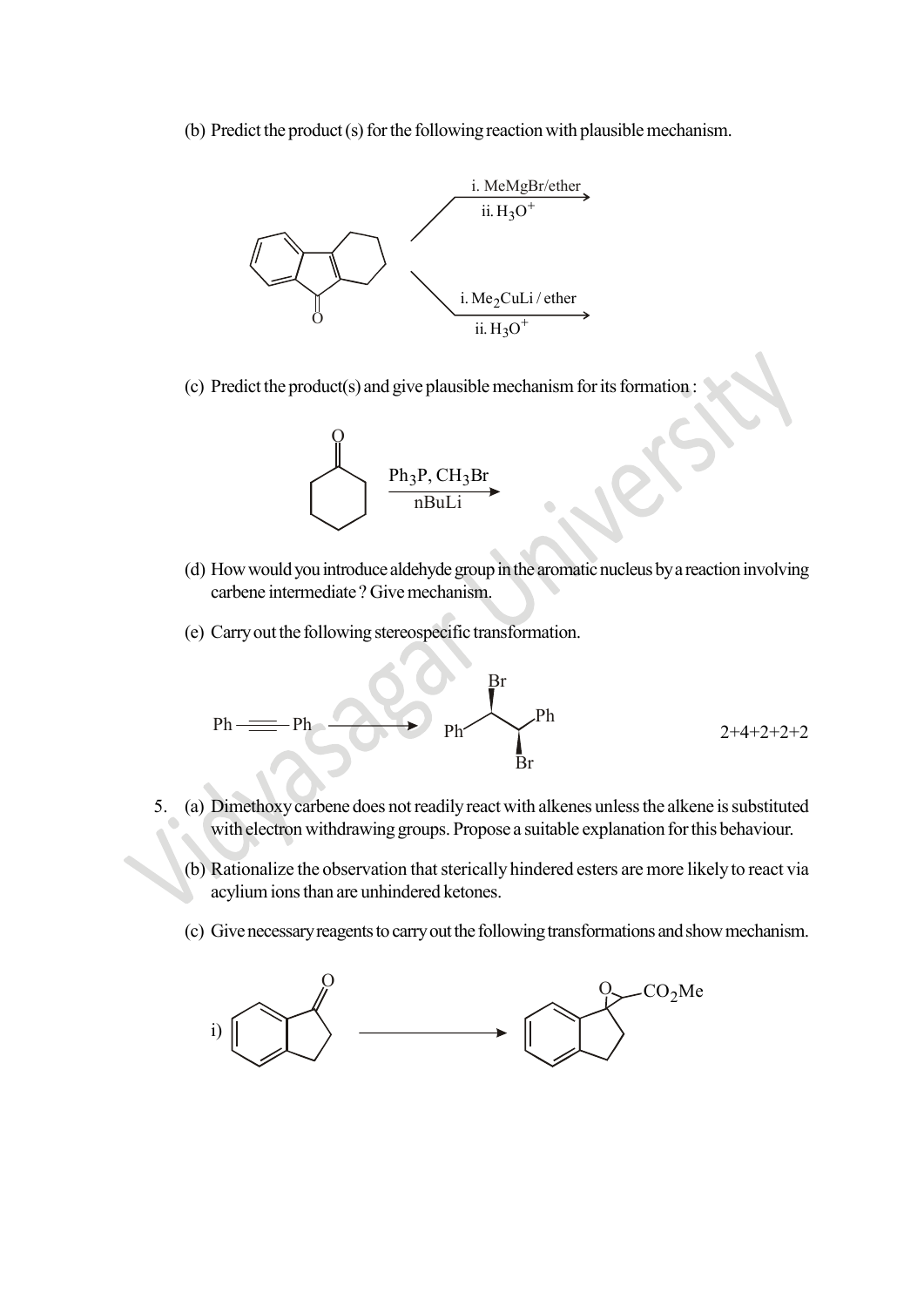

(d) Explain the role of Na<sup>+</sup> in NaBH<sub>4</sub> reduction of a ketone i) in aqueous medium and

ii) in dry THF medium.  $2+2+6+2$ 

- 
- 6. (a) Identify the missing structure of intermediate compound and product for the following reactions.



- (b) A student used one mole of PhMgBr and two moles of PhCHO in anhydrous ether to get good yields of benzhydrol,  $Ph_2CHOH$  . On working up the reaction mixture with aqueous  $NH<sub>4</sub>Cl$ , he found different product(s). Identify the product(s) and explain the cause of the reaction. OMe<br>  $\frac{1}{78 \text{ °C}}$ <br>
A student used one mole of PhMgBr and two moles of PhCHO in anhydro<br>
egt good yields of benzhydrol, Ph<sub>2</sub>CHOH. On working up the reaction mi<br>
aqueous NH<sub>4</sub>Cl, he found different product(s). Identify
- (c) By choice reagent, how would you carry out the direct addition (route A) and conjugate addition (route B)?



(d) Write down the products of the following reactions showing the plausible mechanism in each case.

(I) 
$$
\xrightarrow{\text{i) Na/Xylene}}
$$
  $\text{OR}^1$   $\xrightarrow{\text{i) Na/EtoH/heat}}$  (II)  
ii)  $H_3O^+$  (II)

(III) 
$$
\leftarrow
$$
   
ii)  $H_3O^+$    
ii)  $H_3O^+$    
ii)  $H_3O^+$    
iii)  $H_3O^+$  (IV)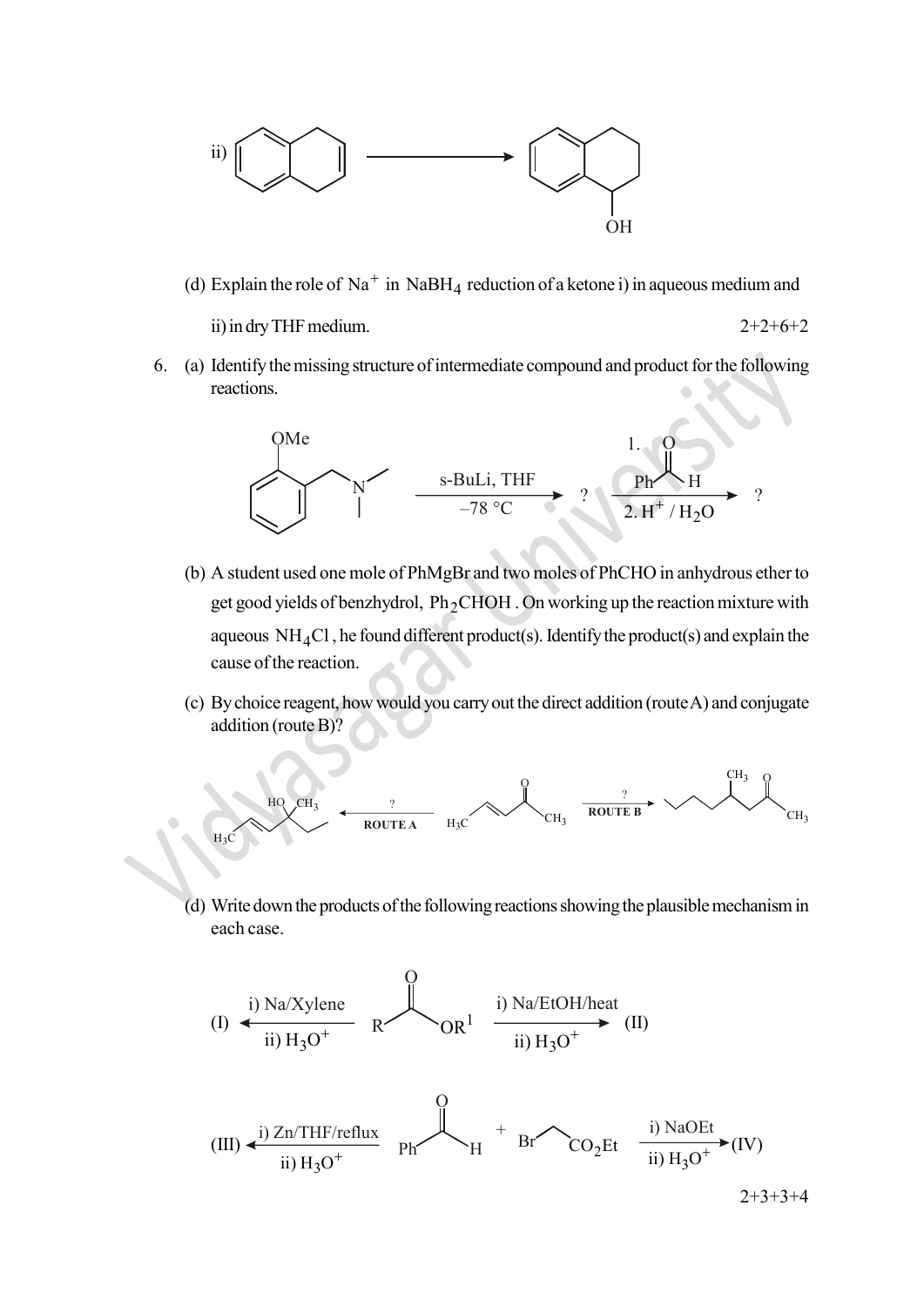#### Group - B

- 7. Answer any two questions :  $2 \times 2 = 4$
- (a) Predict the product of the following reaction with mechanism.



- (b) What happens when PhMgBr is reacted with excess oxygen followed by acidification with dilute aq. Acid ?
- (c) Taking an example write down the mechanism of Vilsmeier-Haack formylation reaction.
- (d) Identify the structure of A and B in the following reaction.



Answer any *one* question :  $15 \times 1 = 15$ 

1. Analyse any one of the following compounds (marked as  $O_i$ ) covering the points given below :